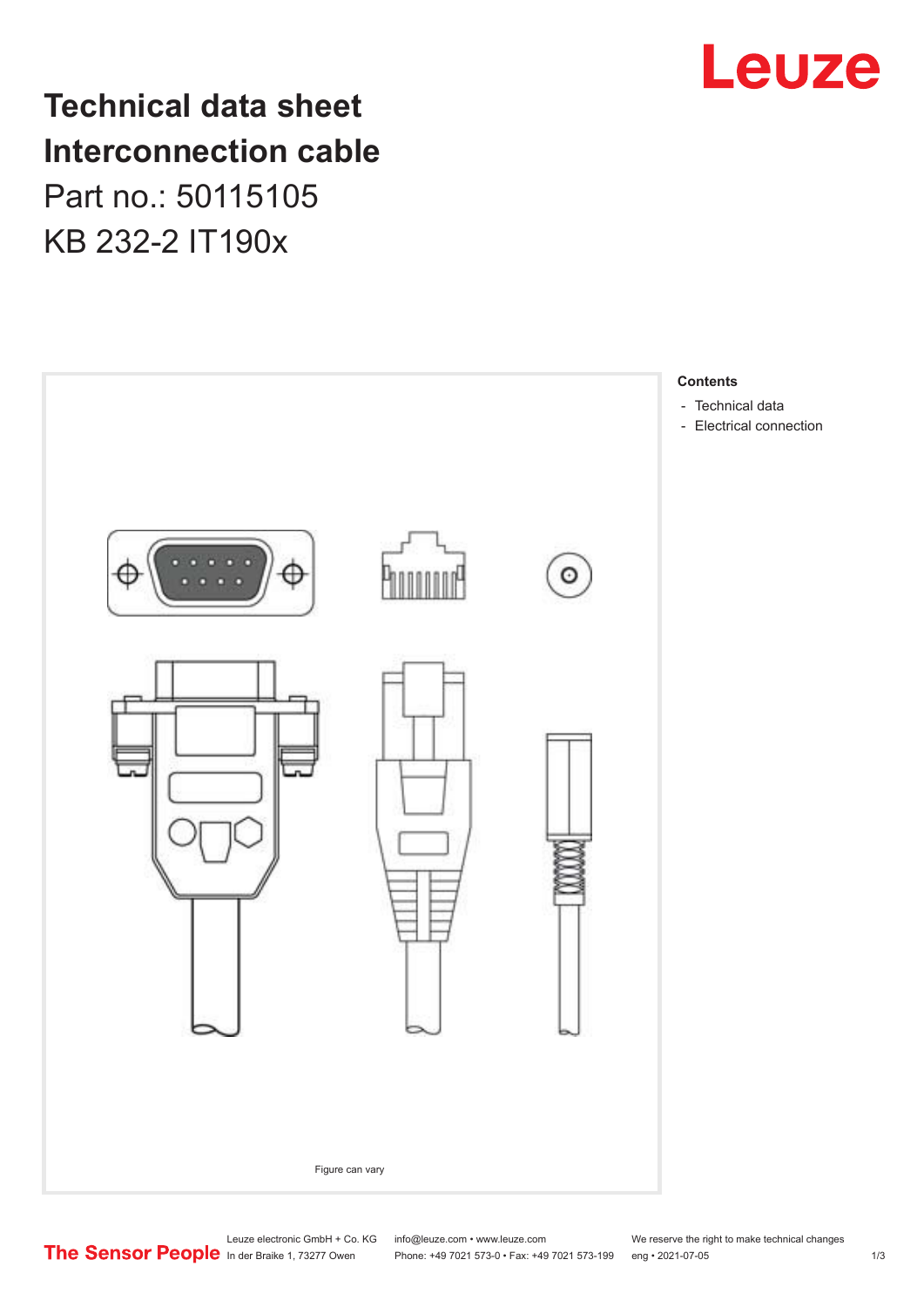# <span id="page-1-0"></span>**Technical data**

# Leuze

#### **Basic data**

| IT 1300 series mobile bar code readers |
|----------------------------------------|
| IT 1900g series mobile 2D-code readers |
| IT 1902q series mobile 2D-code readers |
| IT 1910 series mobile 2D-code readers  |
| IT 1911 series mobile 2D-code readers  |
| <b>RS 232</b>                          |
| True                                   |
|                                        |
|                                        |

#### **Connection**

| <b>Connection 1</b>       |             |
|---------------------------|-------------|
| <b>Type of connection</b> | <b>RJ41</b> |
|                           |             |
| <b>Connection 2</b>       |             |
| <b>Type of connection</b> | Sub-D       |
| <b>Type</b>               | Female      |
| No. of pins               | 9-pin       |
| Version                   | Axial       |
|                           |             |
| <b>Connection 3</b>       |             |
| <b>Type of connection</b> | Connector   |
| <b>Thread size</b>        | Pluggable   |
| <b>Type</b>               | Female      |
| No. of pins               | $2 - pin$   |
| Version                   | Axial       |

| <b>Cable properties</b>     |                |  |
|-----------------------------|----------------|--|
| <b>Number of conductors</b> | 6 Piece(s)     |  |
| Sheathing color             | <b>Black</b>   |  |
| <b>Shielded</b>             | Yes            |  |
| Cable design                | Helix cable    |  |
| Cable diameter (external)   | $5 \text{ mm}$ |  |
| Cable length                | 3,000 mm       |  |
| <b>Sheathing material</b>   | <b>PVC</b>     |  |
| Suitability for drag chains | No             |  |

### **Classification**

| <b>Customs tariff number</b> | 85444210 |
|------------------------------|----------|
| eCl@ss 5.1.4                 | 27279201 |
| eCl@ss 8.0                   | 27279218 |
| eCl@ss 9.0                   | 27060311 |
| eCl@ss 10.0                  | 27060311 |
| eCl@ss 11.0                  | 27060311 |
| <b>ETIM 5.0</b>              | EC001855 |
| <b>ETIM 6.0</b>              | EC001855 |
| <b>ETIM 7.0</b>              | EC001855 |

# **Electrical connection**

#### **Connection 1**

| Type of connection |                | <b>RJ41</b> |
|--------------------|----------------|-------------|
| Pin                | Pin assignment |             |
| 1                  | Shield         |             |
| $\overline{2}$     | n.c.           |             |
| 3                  | GND            |             |
| 4                  | <b>TXD</b>     |             |
| 5                  | <b>RxD</b>     |             |
| 6                  | <b>CTS</b>     |             |
| $\overline{7}$     | +5 V DC        |             |
| 8                  | <b>RTS</b>     |             |
| 9                  | n.c.           |             |
| 10                 | n.c.           |             |
|                    |                |             |



#### **Connection 2**

| Type of connection | Sub-D  |
|--------------------|--------|
| <b>Type</b>        | Female |
| No. of pins        | 9 -pin |
| Version            | Axial  |